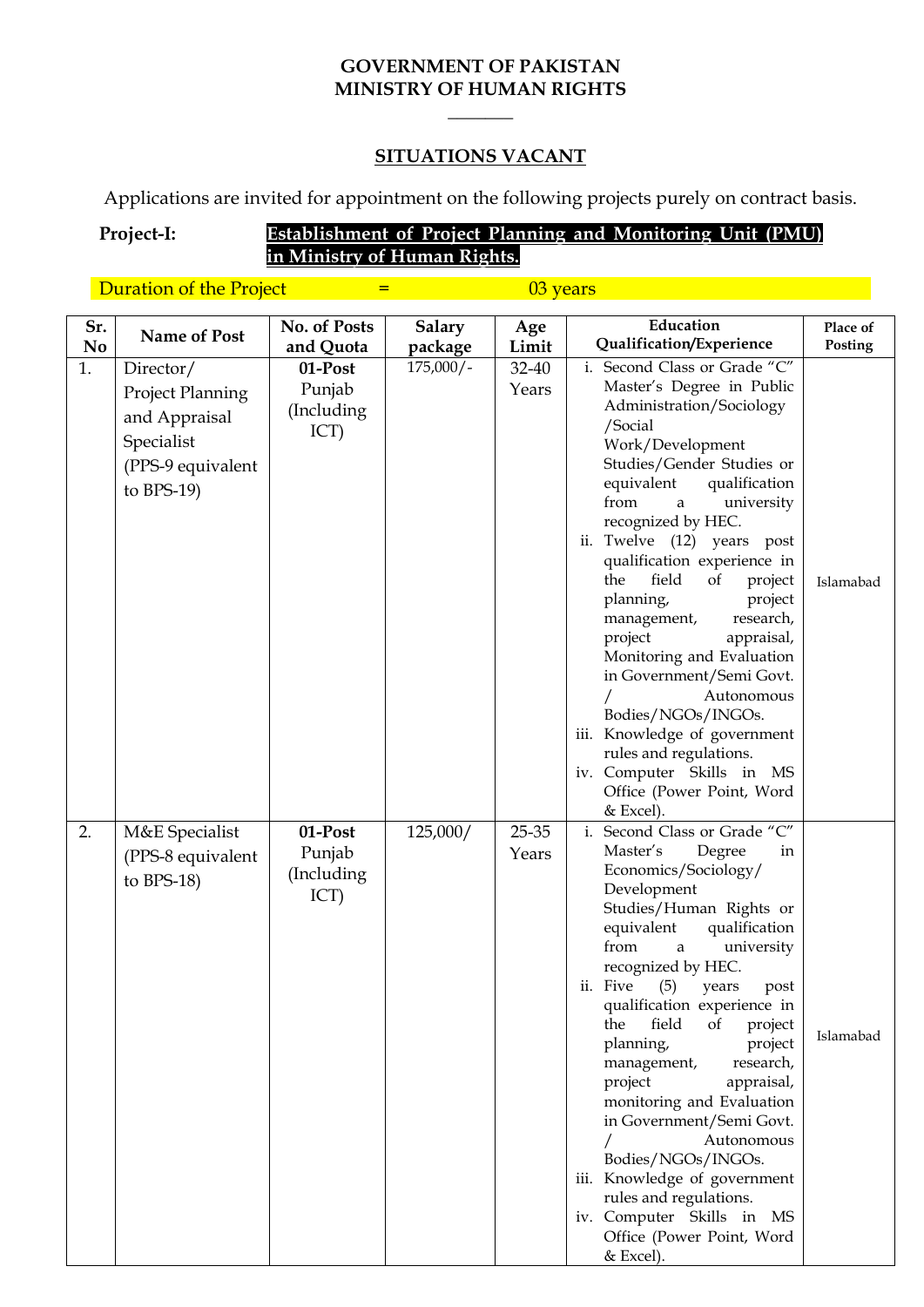| 3. | Financial<br>Management<br>Specialist<br>(PPS-8 equivalent<br>to $BPS-18$ ). | 01-Post<br>Punjab<br>(Including<br>ICT)                 | $125,000/-$ | $25 - 35$<br>Years | i. Second Class or Grade 'C'<br>Master's<br>Degree<br>in<br>Finance/Accounting/MBA<br>(Finance)/Commerce/CA/<br>ACCA/ACMA<br>or<br>equivalent<br>qualification<br>from<br>University<br>a<br>recognized by HEC.<br>ii. Five<br>(5)<br>years<br>post<br>qualification experience in<br>financial<br>public<br>Islamabad<br>(preferable<br>management<br>PIFRA<br>and<br>SAP),<br>on<br>Accounting/Budgeting/Fi<br>nancial auditing etc. in<br>Government or Semi Govt.<br>organizations etc.<br>iii. Proficient in financial rules<br>regulation<br>and<br>of<br>Government of Pakistan.                                   |
|----|------------------------------------------------------------------------------|---------------------------------------------------------|-------------|--------------------|---------------------------------------------------------------------------------------------------------------------------------------------------------------------------------------------------------------------------------------------------------------------------------------------------------------------------------------------------------------------------------------------------------------------------------------------------------------------------------------------------------------------------------------------------------------------------------------------------------------------------|
| 4. | Procurement                                                                  | 01-Post<br>Punjab                                       | $125,000/-$ | 25-35<br>Years     | iv. Computer Skills in MS<br>Office (Power point, Word<br>& Excel).<br>i. Second Class or Grade 'C'<br>Master's<br>Degree<br>in                                                                                                                                                                                                                                                                                                                                                                                                                                                                                           |
|    | Specialist<br>(PPS-8 equivalent<br>to $BS-18$                                | (Including<br>ICT)                                      |             |                    | Finance/MBA (Finance) or<br>equivalent<br>qualification<br>from<br>University<br>a<br>recognized by HEC.<br>ii. Five<br>(5)<br>years<br>post<br>qualification experience in<br>consultancy services or as a<br>procurement expert in any<br>project<br>or<br>government<br>department.<br>Islamabad<br>iii. Proficient in financial rules<br>and<br>regulation<br>of<br>Government of Pakistan.<br>Knowledge<br><sub>of</sub><br>public<br>iv.<br>sector<br>procurement<br>processes, e-procurement,<br>policies and PPRA Rules<br>and regulations.<br>v. Computer Skills in MS<br>Office (Power point, Word<br>& Excel). |
| 5. | <b>Assistant Director</b><br>(Admin)<br>(PPS-7 equivalent<br>to $BS-17$      | 01-Post<br>Punjab,<br>Including<br>ICT (Women<br>Quota) | $90,000/-$  | 22-30<br>Years     | i. Second Class or Grade 'C'<br>Master's<br>Degree<br>in<br>relevant<br>MPA/MBA<br>or<br>disciplines<br>from<br>a<br>University recognized by<br>HEC.<br>ii. Two<br>(2)<br>years<br>post<br>qualification experience in<br>Islamabad<br>the administrative matters.<br>iii. Good knowledge of public<br>sector procedures, rules<br>and regulations.<br>vi. Proficient in computer and<br>MS office (Power point, MS<br>Excel and MS Word).                                                                                                                                                                               |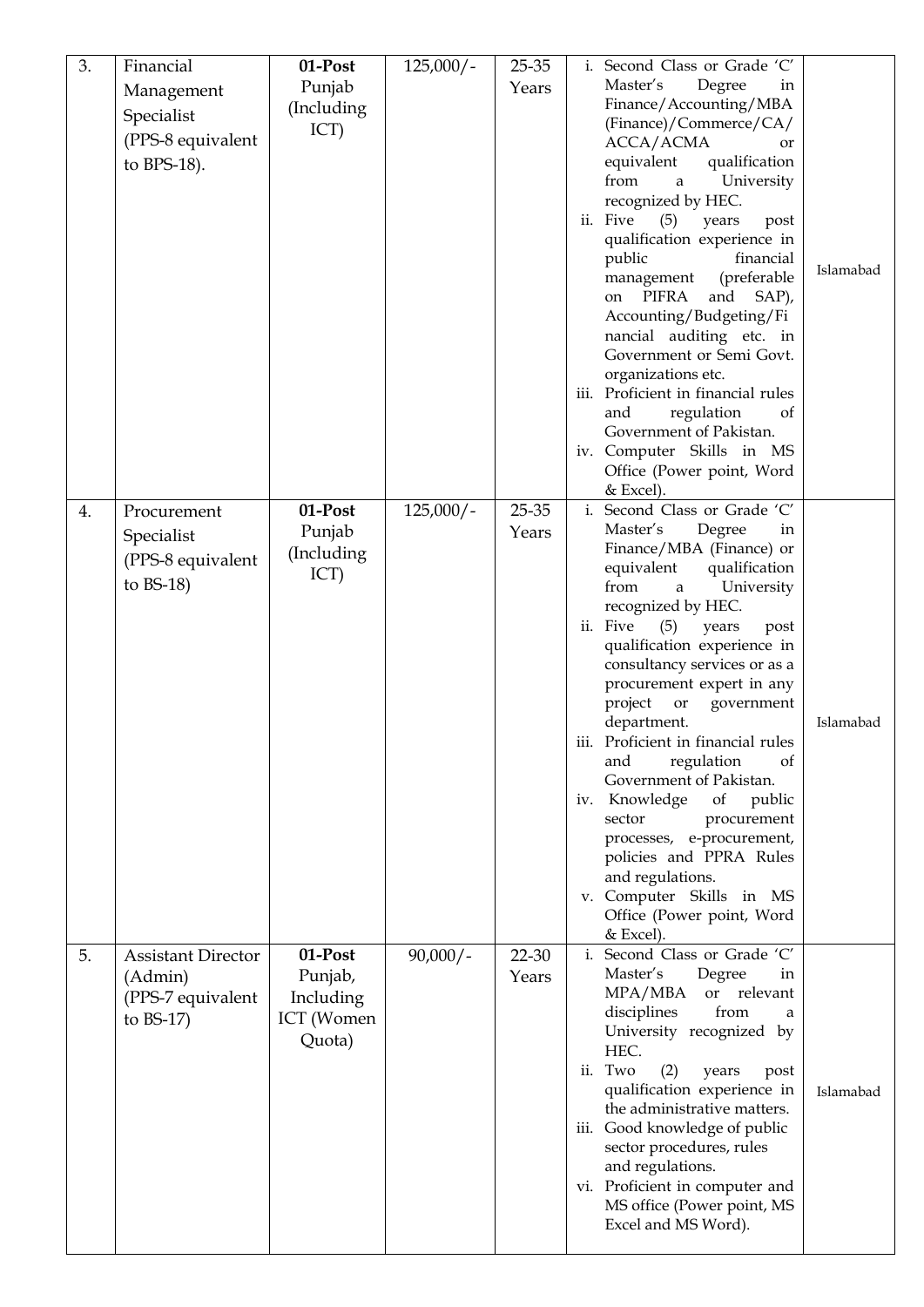| 6.  | <b>LDC</b><br>(PPS-3 equivalent<br>to $BPS-9$                     | 01-Post<br>Punjab<br>(Including)<br>ICT) | $25,000/-$ | 18-25<br>Years | Intermediate (2 <sup>nd</sup> Division).<br>i.<br>Minimum Typing Speed of<br>ii.<br>30 W.P.M.<br>Basic IT Training Course<br>iii.<br>including MS Office.<br>iv. Preference will be given to<br>experienced persons.                         | Islamabad |
|-----|-------------------------------------------------------------------|------------------------------------------|------------|----------------|----------------------------------------------------------------------------------------------------------------------------------------------------------------------------------------------------------------------------------------------|-----------|
| 7.  | D.R<br>(PPS-1 equivalent<br>to $BPS-4$ )                          | 01-Post<br>Islamabad                     | $16,000/-$ | 18-30<br>Years | Middle/Matric<br>i.<br>from<br>a<br>recognized Board.<br>Matric will be preferred.<br>ii.<br>experience<br>iii.<br>2 years<br>in<br>driving with Valid Driving<br>License holder and well<br>versed in traffic rules.<br>Local based.<br>iv. | Islamabad |
| 8.  | Naib Qasid<br>(PPS-1 equivalent<br>to $BPS-1$ )                   | 02-Posts<br>Islamabad                    | $16,000/-$ | 18-25<br>Years | Middle<br>$\mathbf{i}$ .<br>Mentally<br>and physically<br>ii.<br>sound.<br>Local based.<br>iii.                                                                                                                                              | Islamabad |
| 9.  | Security Guard/<br>Chowkidar<br>(PPS-1 equivalent<br>to $BPS-1$ ) | 01-Post<br>Islamabad                     | $16,000/-$ | 18-25<br>Years | Primary pass.<br>i.<br>Fit for security guard duty.<br>ii.<br>Local based.<br>iii.                                                                                                                                                           | Islamabad |
| 10. | Sanitary Worker<br>(PPS-1 equivalent<br>to $BPS-1$ )              | 01-Post<br>Islamabad                     | $16,000/-$ | 18-25<br>Years | Primary pass.<br>i.<br>Fit for duty.<br>ii.<br>Local based.<br>iii.                                                                                                                                                                          | Islamabad |

## **Project-II: Establishment of Sub-Office of Human Rights in Merged Districts of Khyber Pakhtunkhwa.**

**Duration of the Project Figure** 

| <u>Daminon of the froject</u> |                                                                                       |                             |                          | <u>U<sub>3</sub> years</u> |                                                                                                                                                                                                                                                                                                     |                     |  |  |
|-------------------------------|---------------------------------------------------------------------------------------|-----------------------------|--------------------------|----------------------------|-----------------------------------------------------------------------------------------------------------------------------------------------------------------------------------------------------------------------------------------------------------------------------------------------------|---------------------|--|--|
| S1.<br>N <sub>o</sub>         | <b>Name of Post</b>                                                                   | No. of Posts<br>and Quota   | <b>Salary</b><br>package | Age<br>Limit               | Education<br>Qualification/Experience                                                                                                                                                                                                                                                               | Place of<br>posting |  |  |
| 1.                            | Project Manager/<br>Deputy Director<br>$(PPS-08)$<br>equivalent to<br><b>BPS-18</b> ) | 01-Post<br>KPK Quota        | $125,000/-$              | $25 - 35$<br>Years         | i. Minimum<br>Division<br>2nd<br>Master's<br>Degree<br>in<br>Work,<br>Social<br>Sociology,<br>Anthropology,<br>Economics<br>or equivalent.<br>ii. 5 years working experience<br>development<br>sector,<br>in<br>planning and development,<br>human rights, preferably in<br>merged districts of KP. |                     |  |  |
| 2.                            | Assistant<br>Director-I<br>(Human Rights)<br>$(PPS-07)$<br>equivalent to BS-<br>17)   | 01-Post<br><b>KPK</b> Quota | $90,000/-$               | 22-30<br>Years             | i. Minimum<br>Division<br>2nd<br>Master's<br>Degree<br>in<br>Social<br>Work,<br>Sociology,<br>Anthropology,<br>Economics<br>or equivalent.<br>ii. 2 years working experience<br>development<br>sector,<br>in<br>planning and development,<br>preferably<br>in<br>merged<br>districts of KP.         | <b>KPK</b>          |  |  |
| 3.                            | <b>Assistant Director-</b><br>II (Legal) (PPS-07<br>equivalent to BS-17)              | 01-Post<br><b>KPK</b> Quota | $90,000/-$               | 22-30<br>Years             | i. LLB with 2nd Division.<br>2 Years experience in High<br>ii.<br>Court                                                                                                                                                                                                                             |                     |  |  |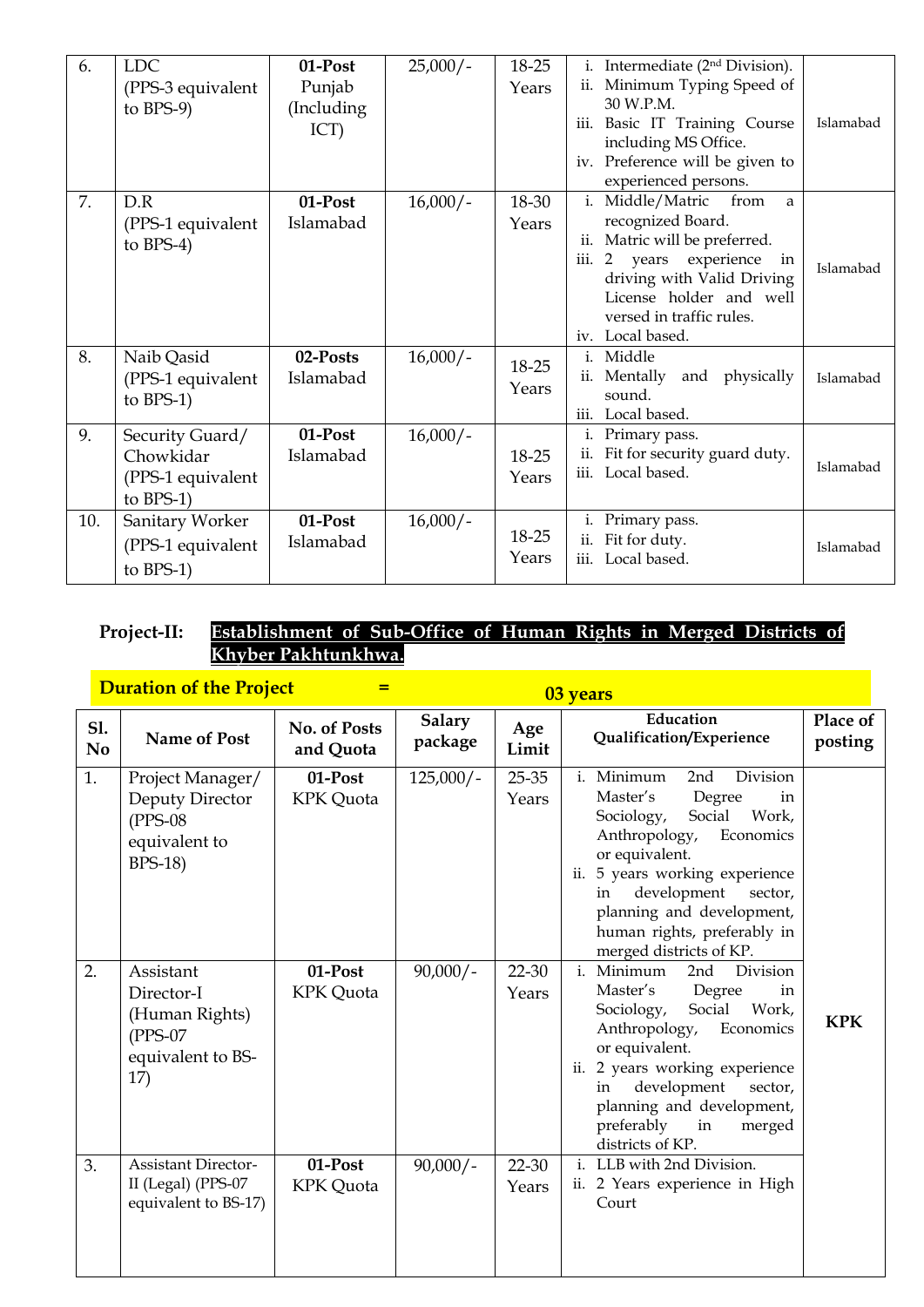| 4. | LDC (PPS-03                                      | 02-Posts                    | $25,000/-$ | 18-25          | i. Second Class or Grade "C"                                                                                                                                                                                                                            |  |
|----|--------------------------------------------------|-----------------------------|------------|----------------|---------------------------------------------------------------------------------------------------------------------------------------------------------------------------------------------------------------------------------------------------------|--|
|    | equivalent to BS-<br>(09)                        | KPK Quota                   |            | Years          | Intermediate.<br>Typing 30 W.P.M<br>ii.                                                                                                                                                                                                                 |  |
|    |                                                  |                             |            |                | Proficient<br>Microsoft<br>iii.<br>in<br>Word, Excel, Power Point<br>and Access etc.                                                                                                                                                                    |  |
|    |                                                  |                             |            |                | months<br>iv. $6$<br>1<br>to<br>year<br>experience will be preferred.                                                                                                                                                                                   |  |
| 5. | Driver (PPS-01<br>equivalent to BS-<br>(04)      | 01-Post<br><b>KPK</b> Quota | $16,000/-$ | 18-30<br>Years | Middle/Matric<br>from<br>i.<br>a<br>recognized Board. Matric<br>will be preferred.<br>ii.<br>years<br>experience<br>2<br>in<br>LTV/HTV driving in public<br>or private sector with Valid<br>Driving License holder and<br>well versed in traffic rules. |  |
| 6. | Naib Qasid (PPS-<br>01 equivalent to<br>$BS-01)$ | 02-Posts<br>KPK Quota       | $16,000/-$ | 18-25<br>Years | i. Primary or Middle.<br>ii. Middle will be preferred.                                                                                                                                                                                                  |  |
| 7. | Sweeper (PPS-01<br>equivalent to BS-<br>01)      | 01-Post<br>KPK Quota        | $16,000/-$ | 18-25<br>Years | Primary or Middle.<br>i.<br>ii. Middle will be preferred.                                                                                                                                                                                               |  |
| 8. | Chowkidar (PPS-<br>01 equivalent to<br>$BS-01)$  | 01-Post<br><b>KPK</b> Quota | $16,000/-$ | 18-25<br>Years | Primary or Middle.<br>i.<br>ii. Middle will be preferred.                                                                                                                                                                                               |  |

**Project: III: Establishment of Human Rights Information Management System:**

|                       | <b>Duration of the Project</b>                                    |                             |                   |                | 01 year                                                                                                                                                                                                                                                                                                                                                                                                                                                                                                                                                                                                                                                     |                |
|-----------------------|-------------------------------------------------------------------|-----------------------------|-------------------|----------------|-------------------------------------------------------------------------------------------------------------------------------------------------------------------------------------------------------------------------------------------------------------------------------------------------------------------------------------------------------------------------------------------------------------------------------------------------------------------------------------------------------------------------------------------------------------------------------------------------------------------------------------------------------------|----------------|
| Sr.<br>N <sub>0</sub> | Name of Post                                                      | No. of<br>Posts/<br>Quota   | Salary<br>package | Age<br>Limit   | <b>Education Qualification/Experience</b>                                                                                                                                                                                                                                                                                                                                                                                                                                                                                                                                                                                                                   | <b>Station</b> |
| 1.                    | Director<br>(HRIMS) (PPS-09<br>equivalent<br>to<br><b>BPS-19)</b> | 01-Post<br>Sindh-R<br>Quota | 175,000/          | 32-40<br>Years | i. Master's Degree in Sociology,<br>Social Work, Anthropology, OR<br>equivalent qualification from a<br>University recognized by Higher<br>Education Commission. Diploma<br>Management<br>Information<br>in<br>(MIS)<br>with<br>System<br>proven<br>knowledge and experience in<br>systems<br>computer<br>including<br>hardware, software and networks<br>etc. OR<br>ii. Master's Degree in Information<br>Technology, Computer Science,<br>Management OR four-years BS in<br>Computer Science OR equivalent<br>qualification from a University<br>recognized by Higher Education<br>Commission. Proven knowledge<br>and experience in human rights<br>etc. | Islamabad      |
|                       |                                                                   |                             |                   |                | iii. Twelve<br>(12)<br>years<br>post<br>qualification experience in the<br>related<br>field<br>BS-17<br>in<br><b>OR</b><br>equivalent in a Government/<br>Semi Government/<br>reputable<br>private organization.<br>iv. Good leadership skills, report<br>writing<br>and<br>written<br>communication skills.                                                                                                                                                                                                                                                                                                                                                |                |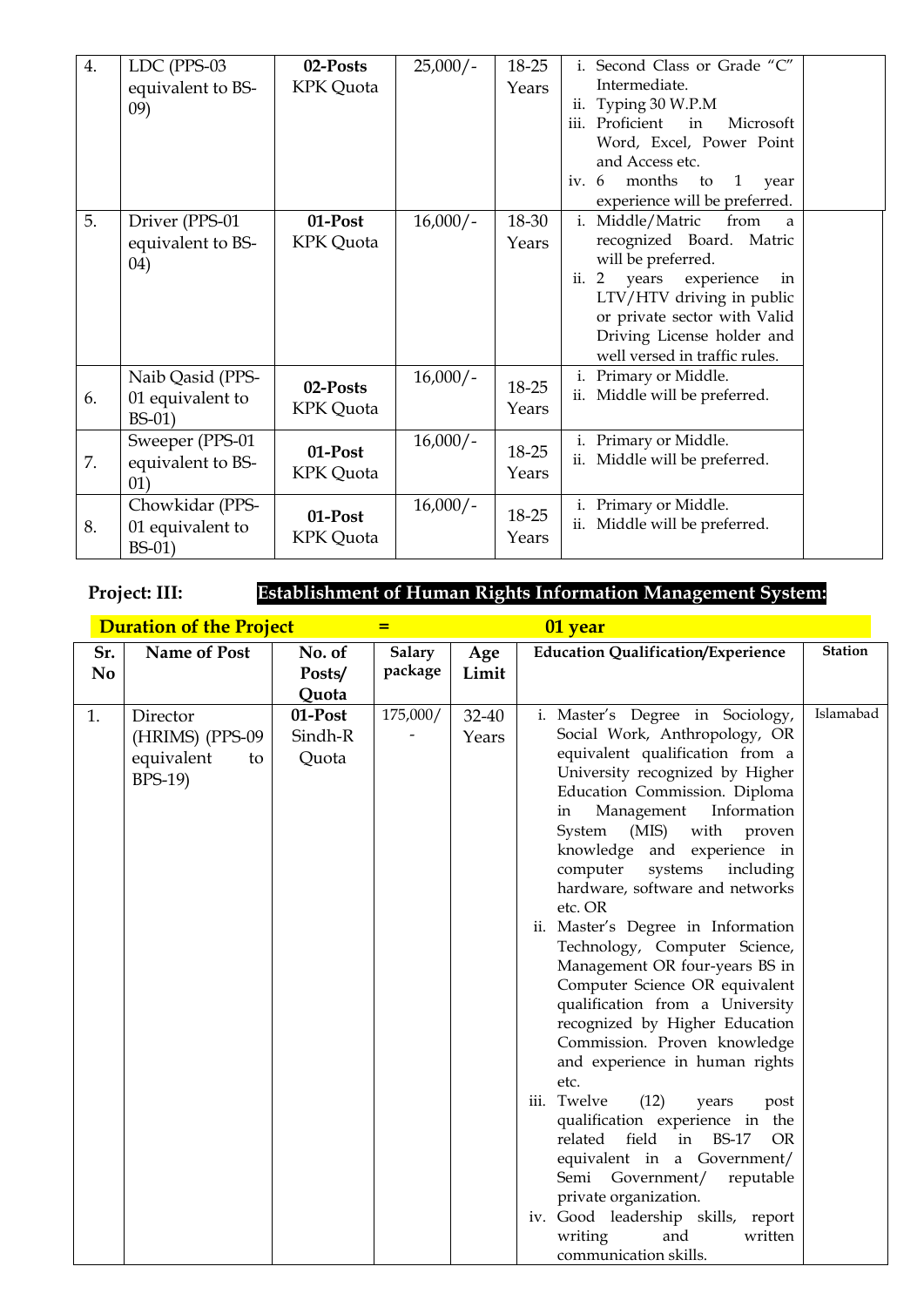| 2. | Network              | $01$ -Post | $90,000/-$ | 22-30 | Islamabad<br>Master's Degree in Computer<br>i.                             |
|----|----------------------|------------|------------|-------|----------------------------------------------------------------------------|
|    | Administrator        | (Punjab    |            | Years | Science, Information Technology                                            |
|    | $(PPS-07)$           | including  |            |       | or Bachelor (4 years) in Computer                                          |
|    | equivalent<br>to     | ICT Quota) |            |       | Science<br>equivalent<br>or                                                |
|    | <b>BPS-17)</b>       |            |            |       | qualification from a University                                            |
|    |                      |            |            |       | recognized by Higher Education                                             |
|    |                      |            |            |       | Commission.                                                                |
|    |                      |            |            |       | Two years post qualification<br>ii.                                        |
|    |                      |            |            |       | experience in the public or private                                        |
|    |                      |            |            |       | sector.                                                                    |
|    |                      |            |            |       | Experience in networking, routing<br>iii.                                  |
|    |                      |            |            |       | and switching, network tuning,                                             |
|    |                      |            |            |       | network<br>design<br>and                                                   |
|    |                      |            |            |       | implementation.                                                            |
|    |                      |            |            |       | iv. Proven Network administrator                                           |
|    |                      |            |            |       | work experience.                                                           |
|    |                      |            |            |       | v. Cisco Certification is must.                                            |
|    |                      |            |            |       | vi. Experience<br>with<br>firewalls,                                       |
|    |                      |            |            |       | troubleshooting<br>and<br>problem                                          |
|    |                      |            |            |       | resolution.                                                                |
|    |                      |            |            |       | vii. Experience<br>backup<br>in<br>and                                     |
|    |                      |            |            |       | software<br>recovery<br>and                                                |
|    |                      |            |            |       | methodologies                                                              |
| 3. | $(PPS-01)$<br>Driver | 01-Post    | $16,000/-$ | 18-30 | i. Middle/Matric from a recognized                                         |
|    | equivalent<br>to     | Islamabad  |            | Years | Board. Matric will be preferred.                                           |
|    | <b>BPS-04)</b>       |            |            |       | ii. Valid Driving License holder and<br>well versed in traffic rules.      |
|    |                      |            |            |       |                                                                            |
|    |                      |            |            |       | iii. 2 years experience in LTV/HTV<br>driving in public or private sector. |
|    |                      |            |            |       | iv. Local based.                                                           |
|    |                      |            |            |       |                                                                            |

## **Project-IV: Establishment of Transgender Protection Centre (ETPC), Islamabad.**

#### **Duration of the Project**  $=$ **01 year or till the completion of the project**

| <b>S1.</b>     | Name of Post                                                                                  | No. of Posts/                                       | Age                | <b>Salary</b> | Qualification and Experience                                                                                                                                                                                                                                                                                                                                                                                                             | Place of  |
|----------------|-----------------------------------------------------------------------------------------------|-----------------------------------------------------|--------------------|---------------|------------------------------------------------------------------------------------------------------------------------------------------------------------------------------------------------------------------------------------------------------------------------------------------------------------------------------------------------------------------------------------------------------------------------------------------|-----------|
| N <sub>o</sub> |                                                                                               | Quota                                               | limit              | package       |                                                                                                                                                                                                                                                                                                                                                                                                                                          | Posting   |
| 1.             | Deputy Director/<br>Project Manager,<br><b>PPS-08</b><br>(equivalent<br>to<br><b>BPS-18</b> ) | 01-Post<br>Punjab<br>Including ICT<br>(Transgender) | $25 - 35$<br>Years | $125,000/-$   | i.<br>Master Degree at least 2nd<br>Division in Sociology, Social<br>Work, anthropology, project<br>management or equivalent<br>qualification from a university<br>recognized by HEC.<br>ii.<br>05 years post qualification<br>experience in the field of<br>Human Rights and project<br>Management in Public<br><b>or</b><br>private organization.<br>iii.<br>Effective communication and<br>writing skills and computer<br>competency, | Islamabad |
| 2.             | Psychologist<br>$PPS-07$<br>(equivalent<br>to<br>$BPS-17$                                     | 01-Post<br>(Punjab<br>including ICT)<br>Quota       | 22-30<br>Years     | $90,000/-$    | i.<br>MSc<br>Psychology<br>in<br><sub>or</sub><br>equivalent qualification from a<br>University recognized by HEC.<br>ii.<br>02 years post qualification<br>experience in applied/Clinical<br>Psychology.                                                                                                                                                                                                                                |           |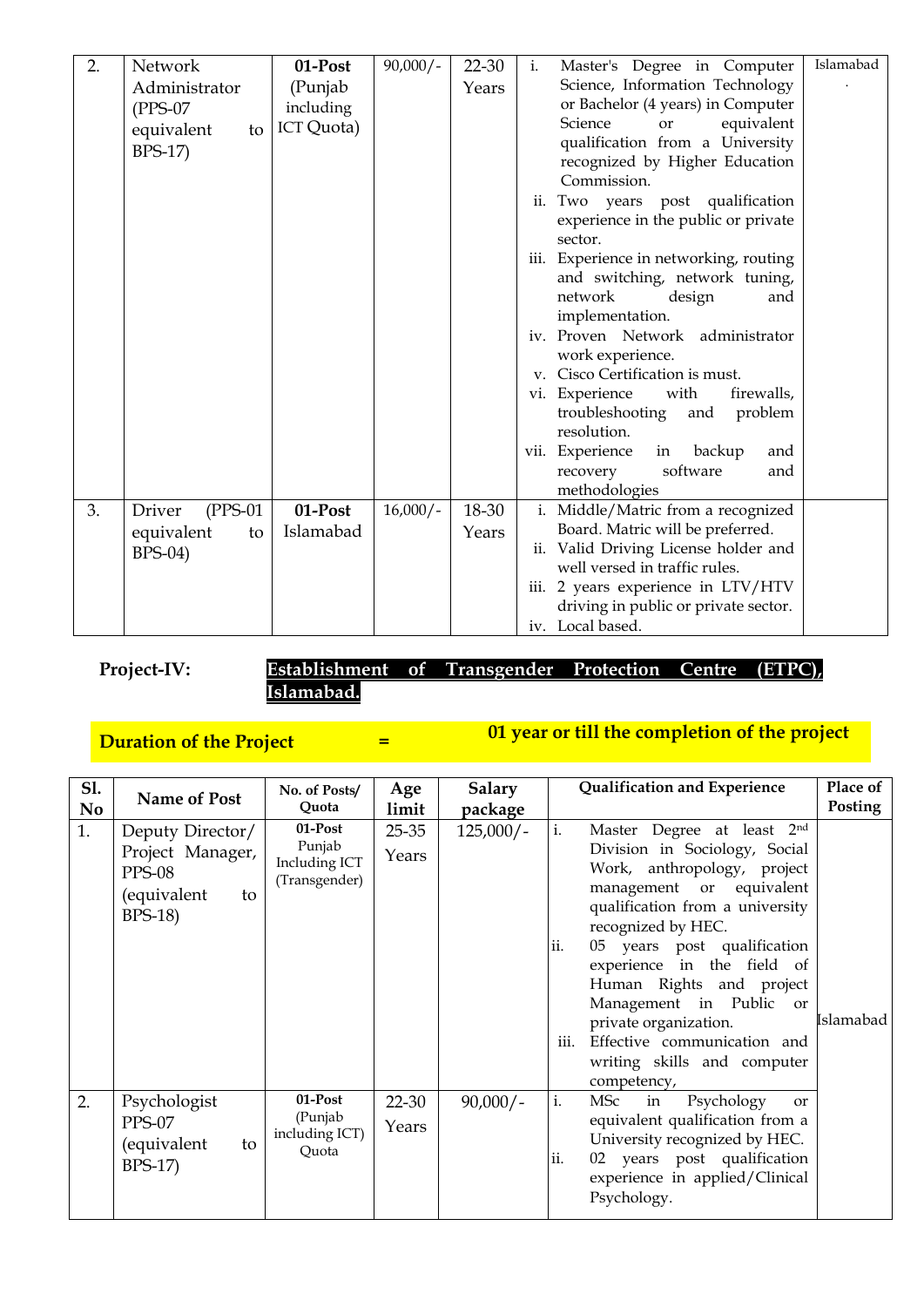# **Project-V: Implementation of Action Plan for Human Rights in Pakistan.**

## **Duration of the Project Fig. 2.1 Section** *p* **01 year**

| <b>S1.</b><br>No. | Designation                                                                                                    | Nos. of Posts/<br>Quota                       | <b>Salary</b><br>package | Age<br>limit   | eligibility/<br>Condition<br>of<br>Experience                                                                                                                                                                                                                                                                                               | Place of<br>Posting |
|-------------------|----------------------------------------------------------------------------------------------------------------|-----------------------------------------------|--------------------------|----------------|---------------------------------------------------------------------------------------------------------------------------------------------------------------------------------------------------------------------------------------------------------------------------------------------------------------------------------------------|---------------------|
| 1.                | Assistant<br>(Legal)<br>Director<br>$(PPS-07)$<br>equivalent<br>to<br>BPS-17)                                  | 02-Posts<br>01-Sindh-R<br>01-Sindh-U<br>Quota | $90,000/-$               | 22-30<br>Years | Division<br>i. Minimum<br>2 <sub>nd</sub><br>LLB.<br>ii. 2 years post qualification<br>experience in High Court.                                                                                                                                                                                                                            | Islamabad           |
| 2.                | Assistant<br>Director<br>(Strategic<br>Planning $&$<br>Coordination)<br>$(PPS-07)$<br>equivalent to<br>BPS-17) | 1-Post<br>(Punjab,<br>Including ICT)          | $90,000/-$               | 22-30<br>Years | i. Minimum<br>2 <sub>nd</sub><br>Division<br>Master's<br>Degree<br>in<br>Social Work,<br>Sociology,<br>Anthropology,<br>Gender<br>Studies, Human Rights,<br>Peace & Conflict Studies,<br>Economics or equivalent.<br>ii. 2 Years post qualification<br>experience<br>in<br>the<br>Development<br>Sector,<br>Planning<br>and<br>Development. | Islamabad           |
| 3.                | Rider<br>Dispatch<br>$(PPS-01)$<br>equivalent<br>to<br>$BPS-04)$                                               | 01- Post<br>Islamabad                         | $16,000/-$               | 18-30<br>Years | i. Middle/Matric<br>from<br>a<br>recognized Board.<br>ii. Matric will be preferred.<br>iii. 2 years experience<br>in<br>driving with Valid Driving<br>License holder and well<br>versed in traffic rules.<br>iv. Local based.                                                                                                               | Islamabad           |

# **Project-VI: Institutional Strengthening of Ministry of Human Rights.**

|                       | <b>Duration of the Project</b>                                                              |                                               |                          |                     | 01 year                                                                                                                                                                                                                                                                                                                                                                                                                                                                                                                          |                     |
|-----------------------|---------------------------------------------------------------------------------------------|-----------------------------------------------|--------------------------|---------------------|----------------------------------------------------------------------------------------------------------------------------------------------------------------------------------------------------------------------------------------------------------------------------------------------------------------------------------------------------------------------------------------------------------------------------------------------------------------------------------------------------------------------------------|---------------------|
| S1.<br>N <sub>o</sub> | <b>Name of Post</b>                                                                         | No. of<br>Posts/<br>Quota                     | <b>Salary</b><br>package | Age<br>Limit        | <b>Education Qualification/Experience</b>                                                                                                                                                                                                                                                                                                                                                                                                                                                                                        | Place of<br>Posting |
| 1.                    | <b>Assistant Director</b><br>(Law & Development)<br>(PPS-07 equivalent to<br><b>BPS-17)</b> | 01-Post<br>(KPK<br>Quota)                     | $90,000/-$               | 22-30<br>Years      | Minimum 2 <sup>nd</sup> Division LLB.<br>i.<br>2 years experience in High Court.<br>$\overline{11}$ .                                                                                                                                                                                                                                                                                                                                                                                                                            |                     |
| 2.                    | Superintendent/DDO<br>(PPS-07 equivalent to<br>BPS-17)                                      | 01-Post<br>(Punjab<br>including ICT<br>Quota) | $90,000/-$               | Upto<br>63<br>Years | i. Minimum 2 <sup>nd</sup> Division Master's<br>Degree<br><b>Business</b><br>in<br>Administration, MBA (Finance<br>and Accounting) and M. Com or<br>equivalent<br>2 years experience in finance and<br>ii.<br>accounts preferably in Federal<br>Government.<br>knowledge<br>iii.<br>Having<br>of<br>all<br>Financial Rules Government of<br>Pakistan.<br>iv. Retired officer (man/woman)<br>from Federal Government having<br>finance<br>experience<br>in<br>and<br>accounts or retired officer from<br>AGPR would be preferred. | Islamabad           |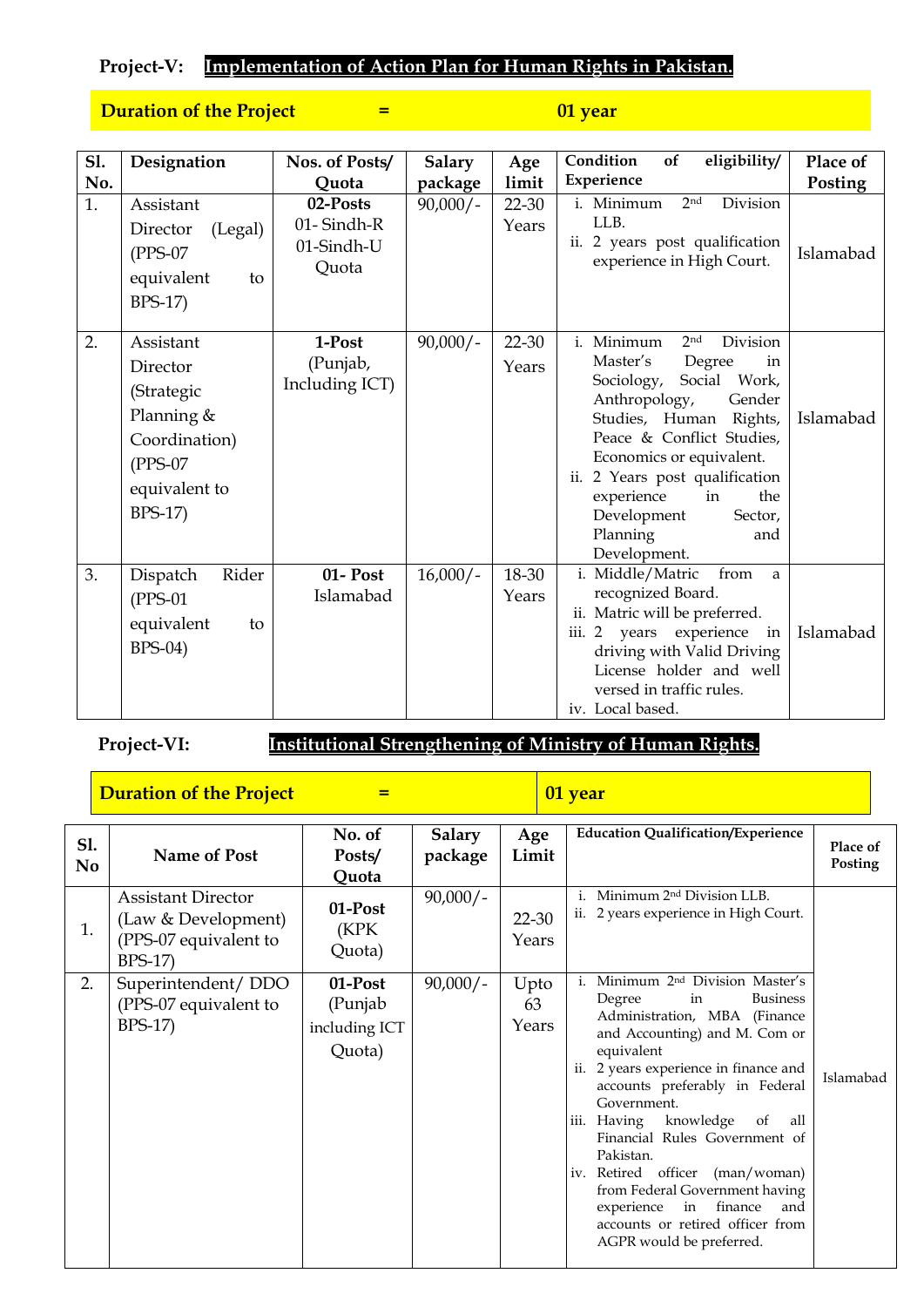| 01-Post    | ŕ |
|------------|---|
| Islamabad, |   |
| Disability |   |
| Ouota      |   |

i. Middle pass ii. Local based

## **Project: VII: Strengthening of Regional Directorate of Human Rights, Lahore, Karachi, Peshawar & Quetta, Ministry of Human Rights:**

**Duration of the Project = 01 year** 

| Sr.            | Name of Post                                                                 | No. of Posts/              | <b>Salary</b> | Age            | <b>Education Qualification/Experience</b>                                                                                                                                                                                                                                                                                                                                                                                                                                             | <b>Station</b> |
|----------------|------------------------------------------------------------------------------|----------------------------|---------------|----------------|---------------------------------------------------------------------------------------------------------------------------------------------------------------------------------------------------------------------------------------------------------------------------------------------------------------------------------------------------------------------------------------------------------------------------------------------------------------------------------------|----------------|
| N <sub>0</sub> |                                                                              | Quota                      | package       | Limit          |                                                                                                                                                                                                                                                                                                                                                                                                                                                                                       |                |
| 1.             | Assistant Director<br>(PPS-07 equivalent<br>$BPS-17$<br>to<br>(Human Rights) | 01- Post<br>Sindh-R        | $90,000/-$    | 22-30<br>Years | i. Second Class or<br>Grade, C,<br>in Human<br>Master's Degree<br>Rights/Gender<br>Studies/Sociology/Social Work<br>/ Anthropology or equivalent<br>qualification from a University<br>recognized by Higher Education<br>Commission.<br>ii. Preferred 2 years experience in<br>Govt./ Semi Govt./ Autonomous<br>Bodies/ NGOs/INGOs working<br>human rights<br>including<br>in<br>gender, child<br>and<br>women's<br>rights, labour rights, religious<br>minorities, IDPs and Refuges' | Karachi        |
| 2.             | Data Entry Officer<br>(PPS-06 equivalent<br>to $BPS-16$                      | 01- Post<br>Punjab         | $60,000/-$    | 22-28<br>Years | Bachelor's Degree in computer<br>i.<br>science/<br>Information<br>Technology/<br>equivalent<br>or<br>qualification from a University<br>recognized by Higher Education<br>Commission.<br>ii. Experience in data entry, fast<br>typing, familiarity with spread<br>sheets and online forms<br>iii. Experience in MS Office and data<br>programmes                                                                                                                                      | Lahore         |
| 3.             | Driver<br>$(PPS-01)$<br>equivalent to BPS-<br>04)                            | $01 - Post$<br>Baluchistan | $16,000/-$    | 18-30<br>Years | i. Middle/Matric from a recognized<br>Board. Matric will be preferred.<br>ii. Valid Driving License holder and<br>well versed in traffic rules.<br>iii. 2 years experience in LTV/HTV<br>driving in public or private sector                                                                                                                                                                                                                                                          | Quetta         |

## **TERMS AND CONDITIONS:**

- 1. Applications on the prescribed format alongwith attested copies of Academic Degrees, Domicile and CNIC etc. should reach to the undersigned within **15-days** from the date of advertisement.
- 2. Applications will not be considered without the copies of CNIC, relevant qualification degree, domicile and experience certificate or any other related documents with the application form.